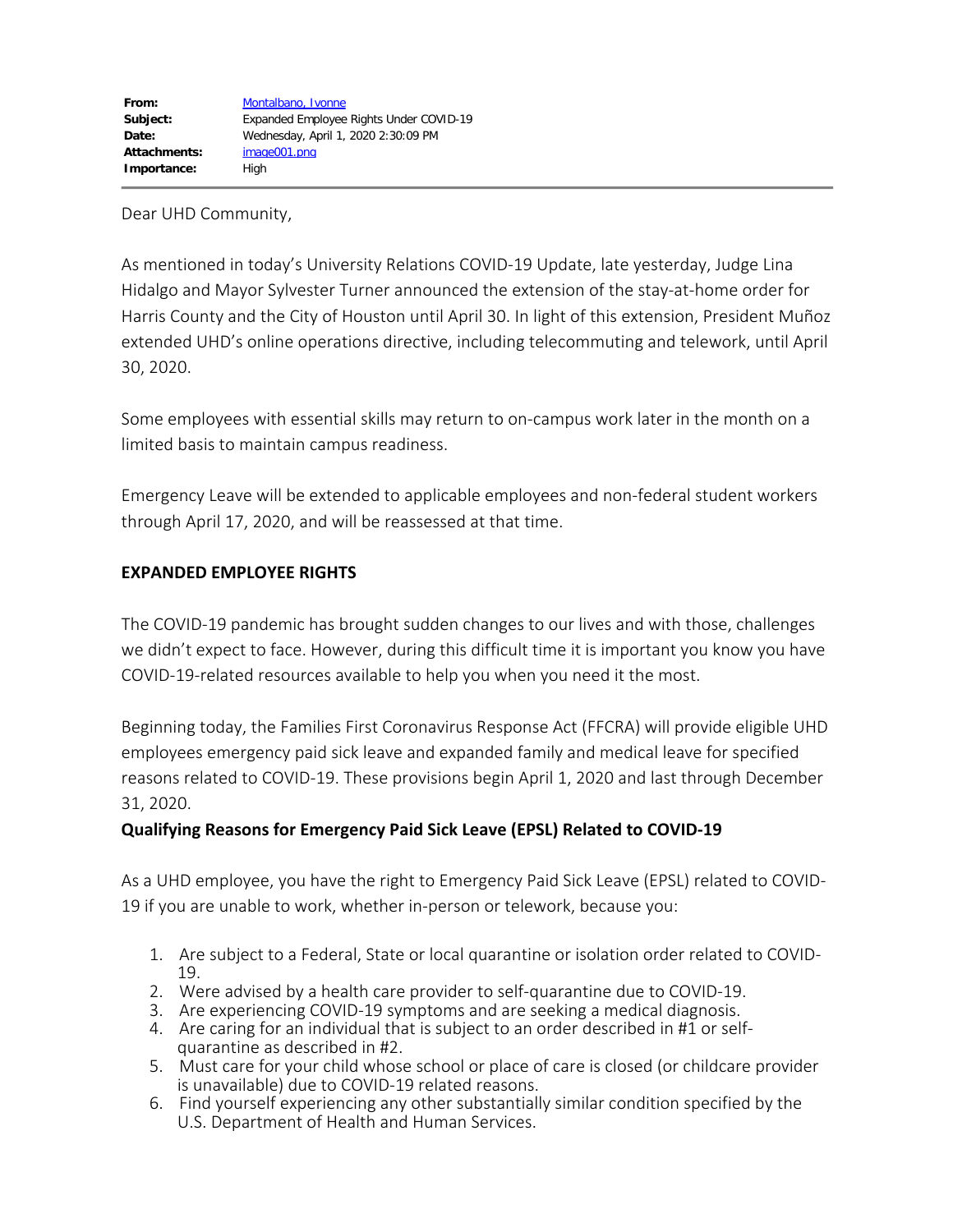Employees are eligible from the first day of employment and the Act applies to any employee of the University, including full- and part-time employees, student workers and temporary employees. Eligibility for leave applies to the number of hours the employee is normally scheduled to work over a two-week period. **Employees are not required to use other paid leave before using this leave.**

These rights provide full-time employees (prorated for part-time employees) up to two weeks (80 hours) of pay as follows:

- Regular rate of pay for qualifying reasons #1-3 (up to \$511 daily and \$5,110 total)
- · Two-thirds regular rate of pay for qualifying reasons #4-6 (up to \$200 daily and \$2,000 total)

## **Qualifying Reasons for Emergency Family and Medical Leave Expansion Act (EFMLEA) Leave**

As a UHD employee, you have the right to Emergency Family And Medical Leave Expansion Act (EFMLEA) leave if you are unable to work, whether in-person or telework, because you need to care for your child(ren) as their school or place of care has been closed, or the regular childcare provider is unavailable due to a public health emergency with respect to COVID-19.

Employees who have been on the payroll for at least 30 calendar days are eligible for EFMLEA benefits.

Eligibility for EFMLEA depends on how much Family and Medical Leave Act (FMLA) leave an employee has already taken in the past 12-month period. Employees will have up to 12 weeks of leave to use from April 1, 2020, through December 31, 2020, for the purposes stated above. This time is included in and not in addition to the total FMLA leave entitlement of 12 weeks in a 12-month period. For example, if an employee has already taken six weeks of FMLA leave, he/she would only be eligible for another six weeks of EFMLEA.

EFMLEA leave is unpaid for the first 10 days of leave; however, employees may use any accrued vacation or sick leave or compensatory time during this time. The employee may also elect to use the paid leave provided under the Emergency Paid Sick Leave Act, as explained above. After the first 10 days, leave will be paid at 2/3 of the employee's regular rate of pay up to \$200 daily and \$10,000 total.

Under the EFMLEA, employees are also eligible for intermittent leave. Intermittent leave reduces an employee's usual number of working hours per workweek, or hours per workday. For example, an employee may choose to work remotely six hours per day, and take two hours daily of intermittent EFMLEA leave.

Lastly, if both spouses are UHD employees, they are entitled together to a total of twelve weeks of FMLA/EFMLEA between them during the year (rather than twelve weeks each). A jointly filed request form is required from spouses who are both requesting leave.